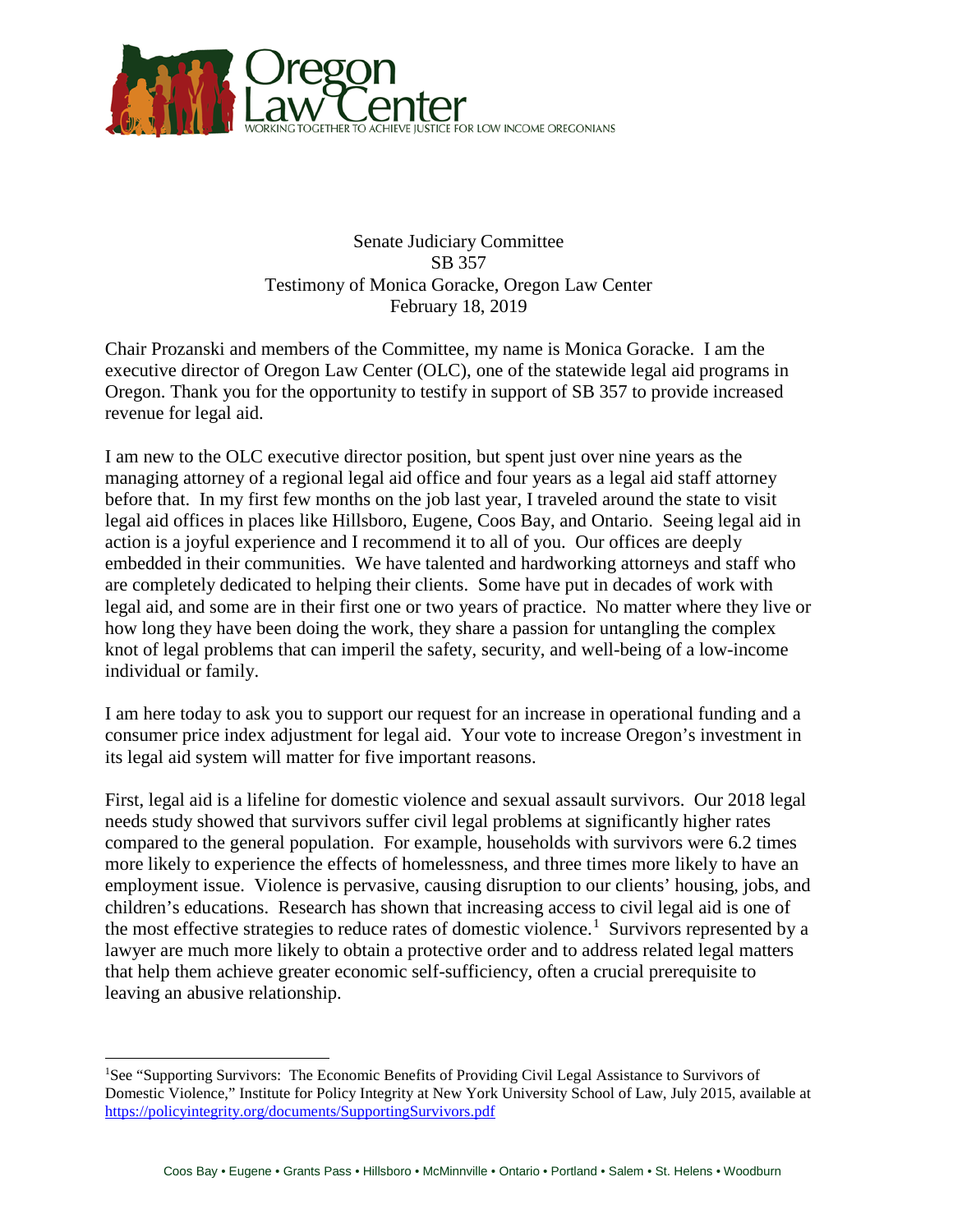Second, legal aid is critical to rural communities in Oregon. Rural, low-income Oregonians face unique challenges in accessing legal services, including the distance they must travel to a lawyer's office combined with the lack of affordable transportation options. Because legal aid offices are not present in every community, many rural Oregonians may not know that help is available. That's why our staff work countless hours to travel around their often large service areas to let people know help is available and to provide rural clients with effective legal assistance. Another important finding of our legal needs study was that even though homelessness is often perceived as an urban problem, homelessness actually increases in prevalence the more rural a county is. Legal aid's work to protect tenants, prevent homelessness, and stand up for the rights of homeless individuals matters in rural counties as much or more than it does in more populous counties.

Third, as you know, legal aid provides justice and fairness for low-income clients of all backgrounds, but in particular, we focus on vulnerable Oregonians such as seniors, single mothers, and people with disabilities. We learned from our legal needs study that Oregon's community of people with disabilities disproportionately experience legal problems and are disproportionately low-income. Legal aid helps by taking cases where disability benefits are reduced or terminated, and where a senior or person with a disability is suffering abuse. We also found that single parents were 2.8 times more likely to have a family law problem, and over 2.5 times more likely to be in a household affected by homelessness. Legal aid offices work hard to reach vulnerable clients who may not know how to access our services and may have complex barriers to navigating the justice system. We are here to protect those with nowhere else to turn.

Fourth, legal aid brings economic benefits to Oregon. One of the primary questions we ask ourselves when deciding whether to accept a case is, if in doing so, we can preserve or increase the stability of an individual or family. This might mean keeping them in their home, or helping them gain or keep needed subsistence benefits such as food stamps or Social Security Disability. Legal assistance makes a difference not just for the individual served, but for the community and the entire state. Our work helps reduce medical and mental health care costs, as well as criminal justice system costs. It directly creates tangible and intangible benefits associated with lessening children's exposure to violence. We accomplish this at a funding level that equals just four hundredths of a percent of Oregon's total state budget, and the increase we seek is modest. Oregon currently spends \$9.78 per person on someone who is eligible for legal aid and has a legal problem. SB 357 would raise that per-person expenditure to \$12.33 per low-income person with a legal problem – a slight \$2.55 increase. Legal aid is efficient and cost-effective.

Fifth and finally, legal aid promotes the rule of law. We help people understand their rights and responsibilities under the laws. We help enforce the laws that are adopted by the